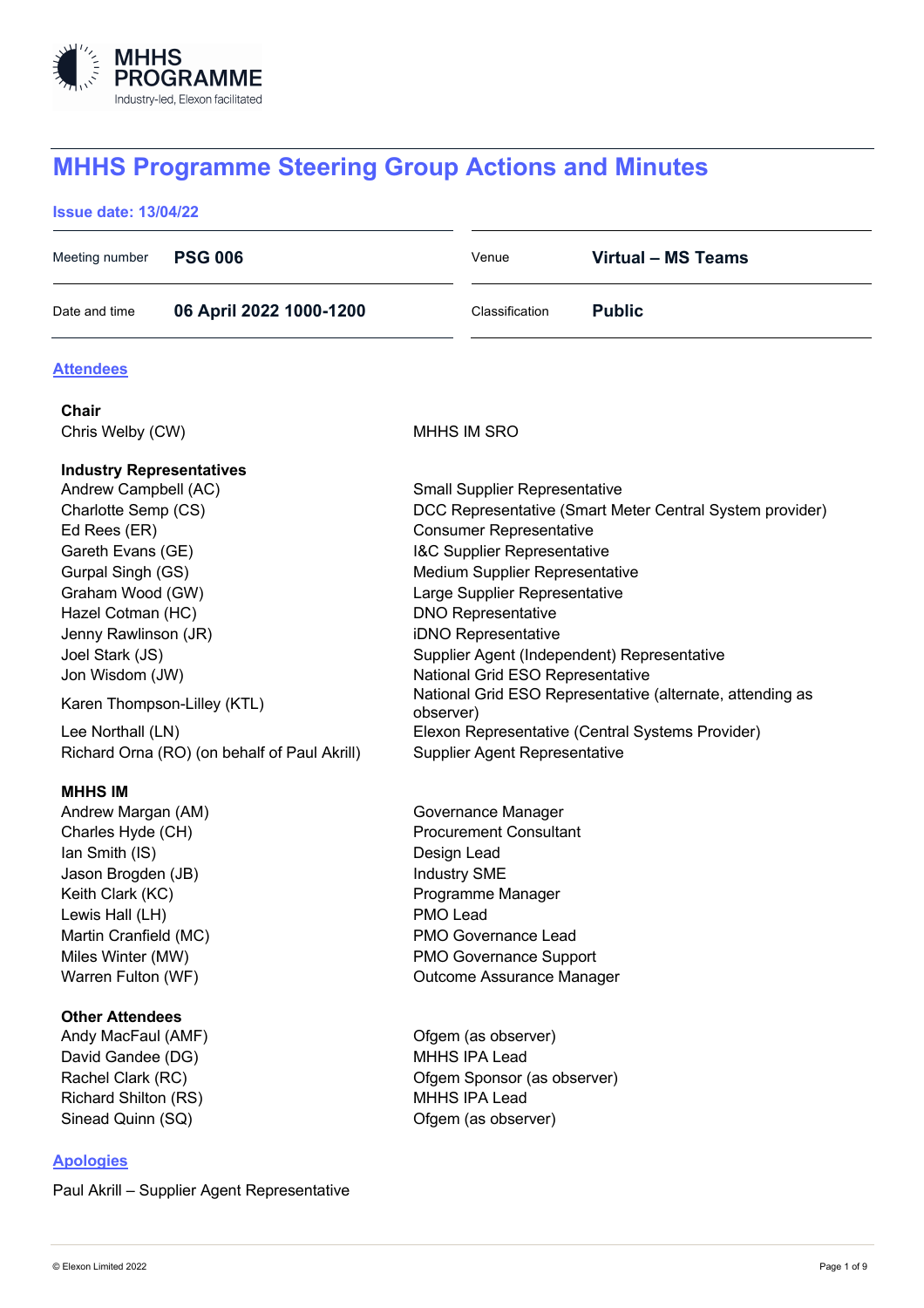# **Actions**

| <b>Area</b>                           | <b>Ref</b>          | <b>Action</b>                                                                                                                                                                                                              | <b>Owner</b>             | <b>Due</b> | <b>Update</b>                                                     |
|---------------------------------------|---------------------|----------------------------------------------------------------------------------------------------------------------------------------------------------------------------------------------------------------------------|--------------------------|------------|-------------------------------------------------------------------|
|                                       | <b>PSG06-</b><br>01 | In future, when presenting views<br>of programme participants provide<br>market share weighting for DNOs,<br><b>I&amp;C Suppliers and Small</b><br><b>Suppliers</b>                                                        | Programme                | N/A        |                                                                   |
| CR001 and<br><b>CR002</b>             | <b>PSG06-</b><br>02 | Provide next steps for the IPA<br>recommendations on CR001 and<br>CR002 at May PSG                                                                                                                                         | Programme<br>(PSG leads) | 04/05/22   |                                                                   |
|                                       | <b>PSG06-</b><br>03 | Action PSG-DEC10, including<br>submitting CR001/CR002<br>recommendation to Ofgem for<br>decision                                                                                                                           | SRO (Chris<br>Welby)     | 08/04/22   | <b>SRO</b><br>recommendation<br>submitted to Ofgem<br>on 07/04/22 |
|                                       |                     | Incorporate PSG member<br>feedback in the final Readiness<br>Assessment report including:                                                                                                                                  |                          |            |                                                                   |
| <b>Readiness</b><br><b>Assessment</b> | <b>PSG06-</b><br>04 | Ensure the full report<br>$\bullet$<br>represents programme health<br>and presents insights and<br>action plans                                                                                                            |                          |            |                                                                   |
|                                       |                     | Clarify average scores and<br>$\bullet$<br>percentages presented in the<br>slides                                                                                                                                          | Programme<br>(PPC leads) | 04/05/22   |                                                                   |
|                                       |                     | Use of 'Agents' and not<br>$\bullet$<br>'Supplier Agents'                                                                                                                                                                  |                          |            |                                                                   |
|                                       |                     | Adjust programme participant<br>$\bullet$<br>representation to reflect<br>market share weighting (as<br>per action PSG06-01)                                                                                               |                          |            |                                                                   |
| Programme<br>updates                  | PSG06-<br>05        | Work with DCC, Elexon and<br>RECCo to bring monthly finance<br>reporting to PSG. Include a<br>month-by-month view, how<br>budgets change with Programme<br>changes (e.g., new CRs), and<br>budget performance against plan | Programme<br>(Chris W)   | 08/06/22   |                                                                   |
|                                       | <b>PSG06-</b><br>06 | Continue to improve the PSG<br>dashboards, for example:                                                                                                                                                                    |                          |            |                                                                   |
| Programme<br>dashboards               |                     | Milestone dashboard: add<br>$\bullet$<br>further detail on the impacts<br>and mitigations of risks/delays                                                                                                                  |                          | 04/05/22   |                                                                   |
|                                       |                     | Finance dashboard: add<br>$\bullet$<br>commentary and further detail<br>on what the figures<br>show/indicate                                                                                                               | Programme<br>(PSG leads) |            |                                                                   |
|                                       |                     | PPC: expand on the meaning<br>$\bullet$<br>of the data presented and<br>incorporate insights                                                                                                                               |                          |            |                                                                   |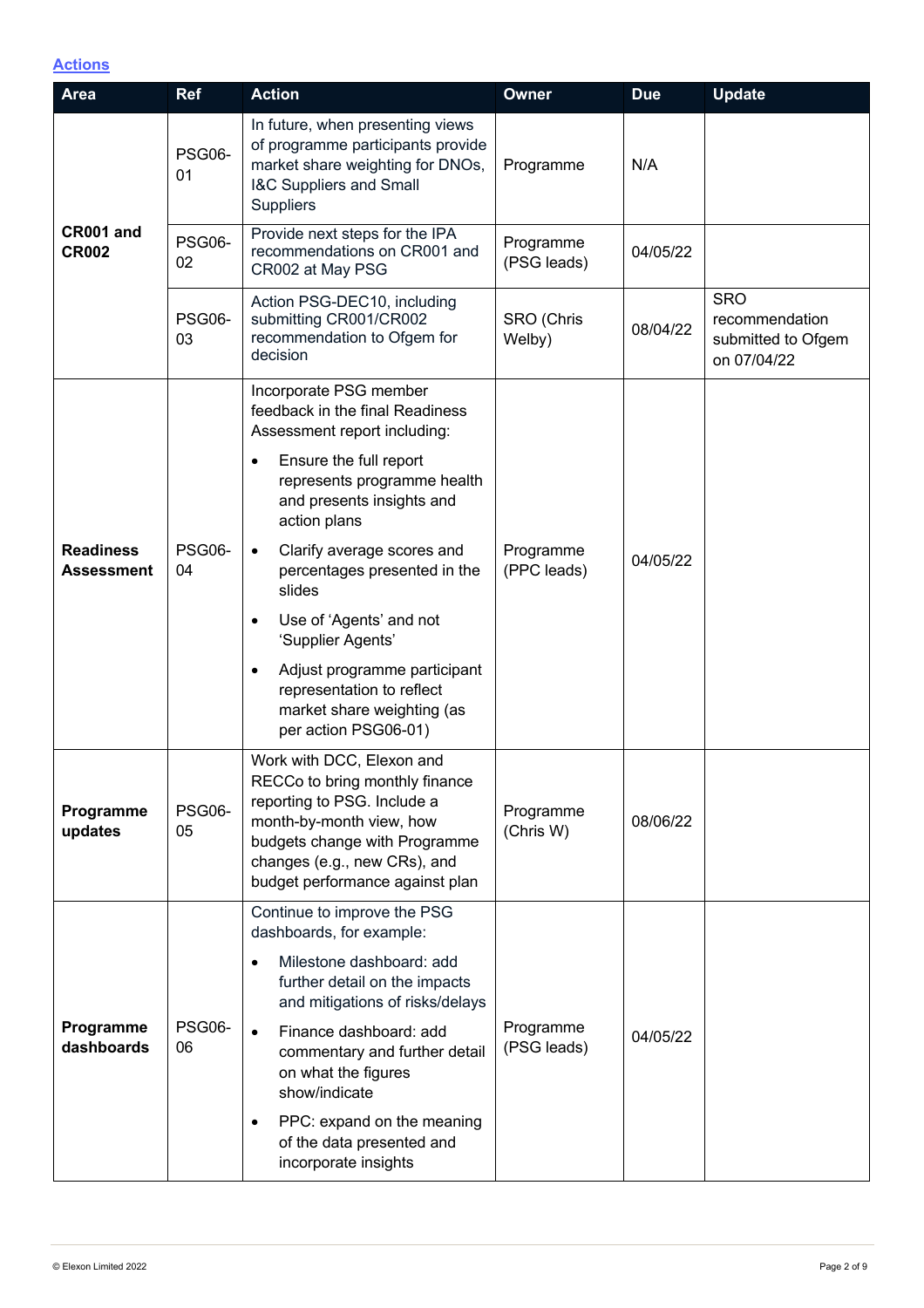| <b>Other</b> | PSG06-<br>07 | Provide an update on expanding<br>Programme distribution lists to<br>include more than one Principal<br>Contact per organisation | Programme<br>(Andrew M) | 04/05/22 |  |
|--------------|--------------|----------------------------------------------------------------------------------------------------------------------------------|-------------------------|----------|--|
| <b>Other</b> | PSG06-<br>08 | Add Open Day outputs to May<br>PSG Agenda                                                                                        | Programme<br>(PMO)      | 04/05/22 |  |

## **Decisions**

| <b>Area</b>  | <b>Ref</b>        | <b>Decision</b>                                                           |
|--------------|-------------------|---------------------------------------------------------------------------|
| CR001 and    | PSG-              | The SRO decided to recommend that Ofgem approve CR001. The SRO decided to |
| <b>CR002</b> | DEC <sub>10</sub> | recommend that Ofgem reject CR002.                                        |

## **RAID Items Discussed/Raised**

| <b>RAID Area</b>                                | <b>Description</b>                                                                                                                                                   |
|-------------------------------------------------|----------------------------------------------------------------------------------------------------------------------------------------------------------------------|
| <b>Supplier</b><br>Engagement                   | The majority of discussion focussed on actions to resolve risks related to supplier engagement with<br>the design via a decision on CR001 and CR002 (see PSG-DEC10). |
| Data<br>Integration<br><b>Platform</b><br>(DIP) | A risk was raised on the DIP that the timelines were both ambitious and dependent on a July M5<br>date as per CR001.                                                 |

## **Minutes**

**1. Welcome**

CW welcomed all to the meeting.

## **2. Minutes and actions**

CW invited any comments on the minutes from the 02 March 2022 PSG and the 11 March 2022 extraordinary PSG. No comments were received. The minutes for both meetings were **APPROVED**.

CW invited queries on the action updates as per the slides. No comments were received.

## **3. CR001 and CR002**

KC introduced the item and stated the objective was to recommend either CR001 or CR002 for approval and subsequent Ofgem assessment and decision. Around 120 Impact Assessments (IAs) were received for CR001 and CR002 (roughly 60 for each Change Request (CR)). KC summarised the headlines of these IAs as per the slides. It was highlighted that the cost of delay of the Programme is likely to be £2m per month, although the full cost cannot be determined as detailed cost information was not provided in a majority of IAs. KC noted that a delay to M5 via CR001 would likely maintain the current programme end date subject to reducing the migration period, and that the delay of CR002 was more likely to impact the end date. KC further added that Citizens Advice, which is representing consumers, recommended CR001 and suggested further detail was needed for CR002 to be considered.

KC provided an overview of the detailed numbers for submitted IAs per constituency and CR. KC noted an update was required to the slide for the Helix response. *Please note: an updated version of the IA slides with this update is now available on the MHHS website.*

RS provided the IPA's view of the CRs as per the slides. RS noted that while there are no fundamental concerns regarding the overall design, it was recognised there will be some nervousness on confidence that the design is correct until it is fully baselined. RS added that the IPA's recommendation is to target the end of July for M5, as per CR001, but that this is done in a way that engages suppliers wherever possible. RS highlighted some recommendations proposed by the IPA to de-risk the CRs (as per the slides) and proposed the Programme take the recommendations forward with the decision from Ofgem.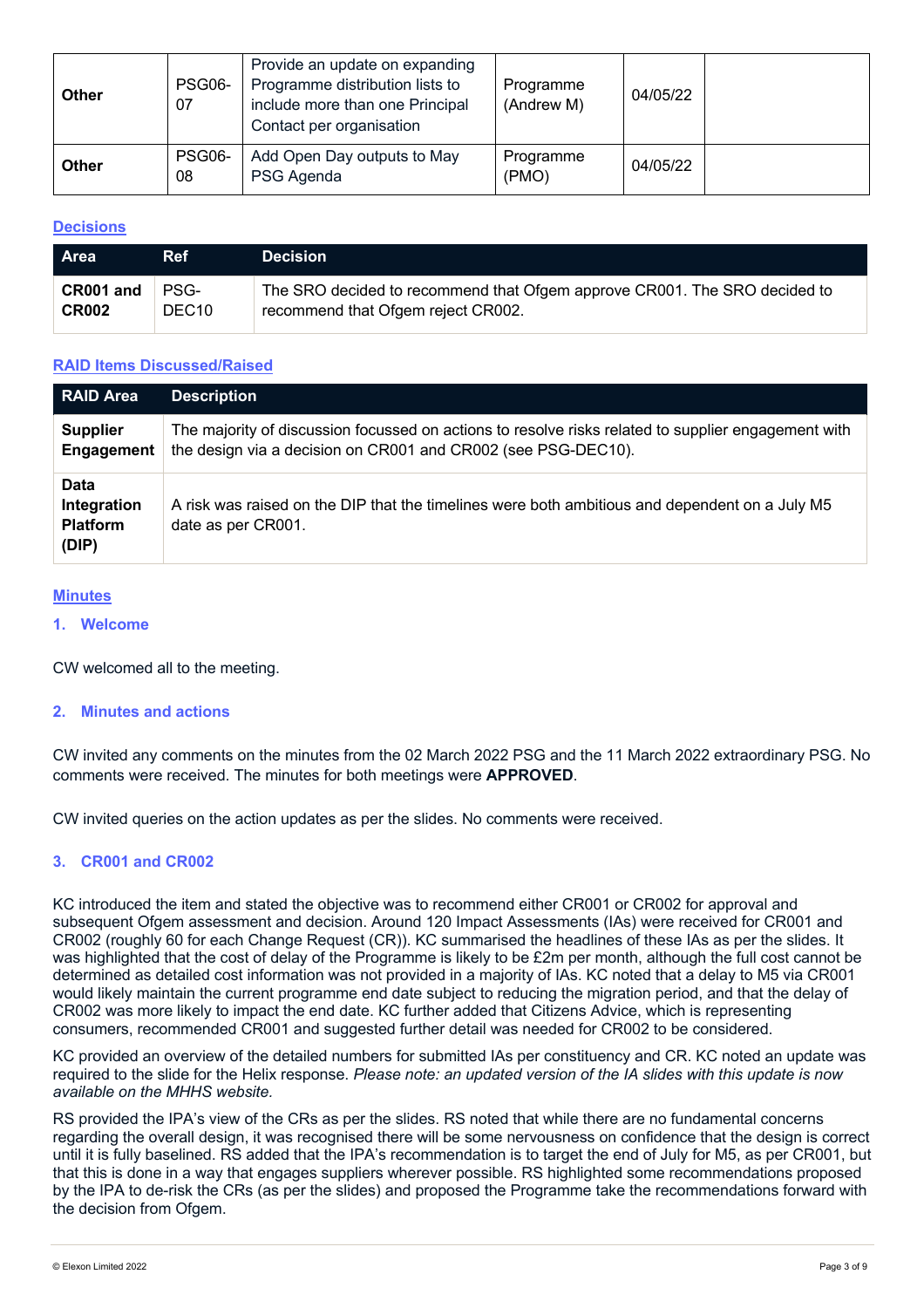GE asked about the responses from I&C and small suppliers. GE noted that it was hard to understand what proportion of the market is represented by the number of non-responders presented in the slides. GE stated that it is likely that the few suppliers who did actually respond represent a large proportion of the market itself, and that those that did not respond as small within the market. KC responded that this data could be drawn out. GE commented that in the switching programme market share information is provided and there were about 95% of the market in terms of market share that were ready for the programme, but still a large number of I&C suppliers who were not ready.

**ACTION PSG6-01: Programme to in future when presenting views of programme participants provide market share weighting for DNOs, I&C Suppliers and Small Suppliers**

GW asked if the IPA had a view as to the ideal time to create and provide a more detailed plan under CR002 (as per the IPA recommendation for CR002). RS replied as soon as possible and that elements of a more detailed plan are already there. Given that the design rebaseline is already scheduled, ideally this more detailed plan would be ready by next PSG.

KC noted that a more detailed plan for post-M5 (to include risk assessment of the design and engagement with PPs on the design) would be issued for consultation and, if M5 is delayed, the Programme intends to get volunteer PPs to input and build the plan with MHHS prior to M5. That way the plan can go out at the end of M5 having already had input from PPs. This would improve the consultation process. MHHS are already developing the detail in the Programme plan to be issued for consultation when M5 is reached. CW confirmed the plan should be created in coordination with industry reps. CW added that there is a need to engage and explain the plan to PPs when the design is finalised. The design team will continue to exist and may have to be reconvened at points as issues come out at the testing phase. KC reiterated the importance of being able to get the plan understood by PPs before it goes out for consultation, and a plan of the timings for the replan and consultation is important ahead of time.

GW queried on the call for parties to volunteer/engage and if there is a model of how the Programme sees this working e.g., a representative model, a round table etc. KC confirmed this would depend on how many PPs volunteered and that it would be likely this would be grouped by similar parties e.g., suppliers, DNOs, agents etc. This way a constituency-based view could be formed, but without formal constituency representation as per the governance framework. If M5 does move and more time becomes available to the Programme, there's an opportunity to engage with those volunteers ahead of time.

GE noted a constituency model implies sufficient breadth of constituents with sufficient knowledge and queried how the Programme would achieve this without a formal model. KC clarified this wasn't the same as the constituency model per se, but was more about grouping volunteers by sector to gain input pre-consultation. GE asked how conflicting views would be managed within those participant groups. KC responded that this process would be about de-risking the assumptions made from the pre-consultation work for the draft of the plan, and the full consultation would be where the inputs are fully considered by all PPs for the final Programme plan.

RS noted that getting to the PM2 activity (Programme rebaseline activity in the Ofgem Transition plan) is something the Programme could be clearer on, as part of the pre-planning work and communications.

CW invited any further comments before moving the PSG to make a decision.

CW outlined the decision-making process as per the MHHS Governance Framework: the SRO aims to make a decision based on consensus from PSG. If there is no consensus, then the SRO makes a decision and documents their reasoning. CW asked PSG members in turn whether they were for or against each CR and for their reasoning.

*Note: X denotes support for a CR. Where X is indicated for a CR and for Both CRs, the constituency representative expressed support for both CRs but also had a preference for one CR.*

| <b>Constituency</b>                       | <b>CR001</b> | <b>CR002</b> | <b>Both</b><br><b>CRs</b> | <b>Constituency Representative Comments</b>                                                                                                                                                                               |
|-------------------------------------------|--------------|--------------|---------------------------|---------------------------------------------------------------------------------------------------------------------------------------------------------------------------------------------------------------------------|
| <b>Supplier</b><br>Agent<br>(Independent) |              |              | X                         | JS noted that Supplier Agent (Independent) constituents were split<br>and that their main concern is how future milestones may be<br>compressed to maintain the Programme end date.                                       |
| <b>Supplier</b><br>Agent                  |              |              | X                         | RO reiterated the Supplier Agent (Independent) rep's comments<br>and stated support for both CRs. RO added that their constituency<br>would side with suppliers.                                                          |
| <b>Elexon</b>                             | x            |              |                           | LN stated support for CR001, noting Elexon were already<br>mobilised. LN added there was not enough information in CR002 to<br>inform their impact assessment and so they abstained from<br>expressing support for CR002. |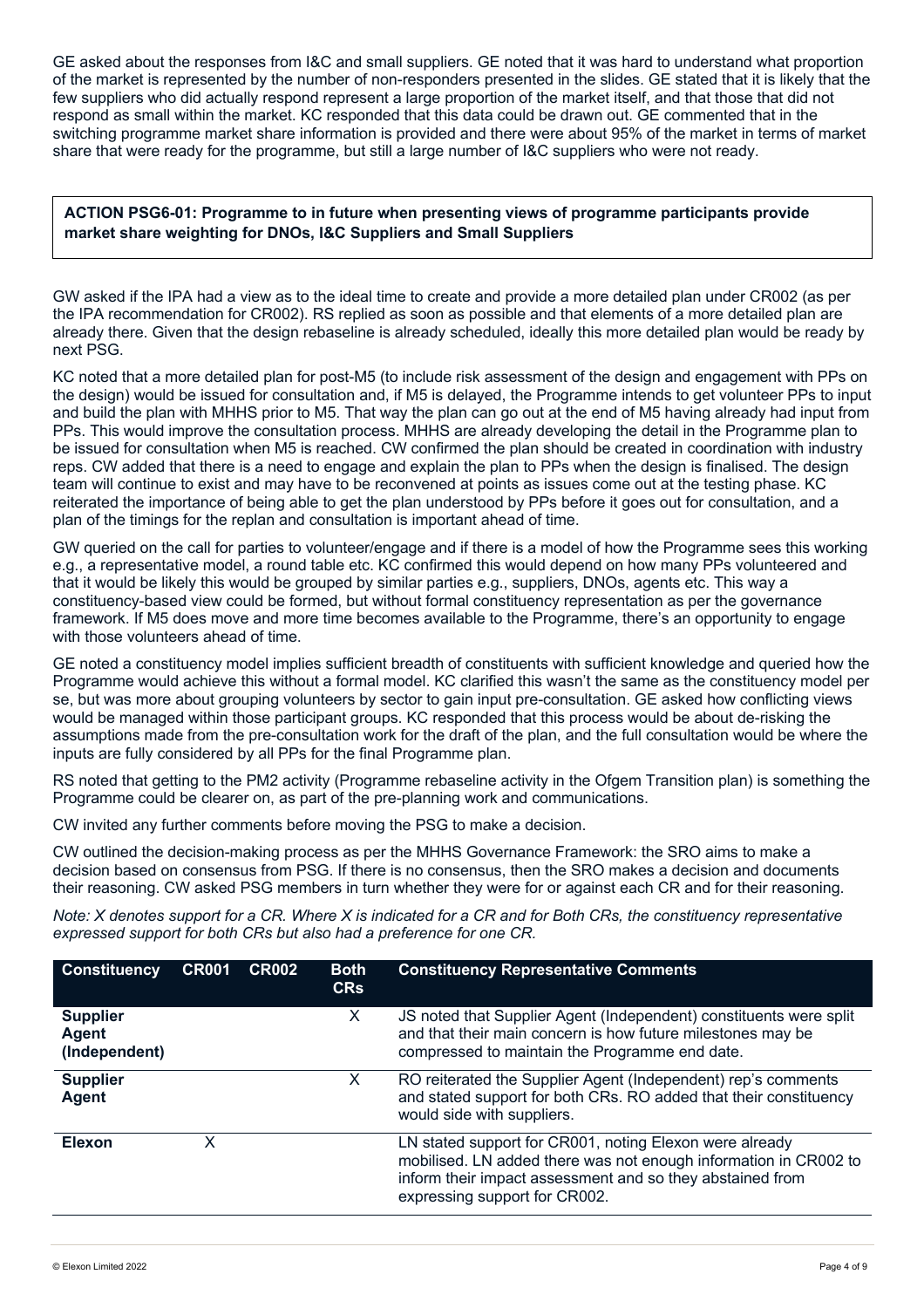| <b>National Grid</b><br><b>ESO</b> | $\overline{\mathsf{x}}$   |                         |                         | JW was supportive of CR001. JW reiterated the LN's view that<br>CR002 did not have enough detail and so they abstained from<br>expressing support for CR002.                                                                                                                                                                                                                                             |
|------------------------------------|---------------------------|-------------------------|-------------------------|----------------------------------------------------------------------------------------------------------------------------------------------------------------------------------------------------------------------------------------------------------------------------------------------------------------------------------------------------------------------------------------------------------|
| <b>iDNO</b>                        |                           | X                       | $\pmb{\times}$          | JR noted their constituency was split and that there was support for<br>both CRs. For CR001, iDNOs were concerned about a lack of<br>supplier engagement. For CR002, iDNOs were supportive of<br>suppliers and could see that they are not able to engage sooner.<br>Based on feedback from constituents, JR expressed a preference<br>for CR002.                                                        |
| <b>DNO</b>                         | $\mathsf X$               |                         |                         | HC noted they had a split constituency, with no engagement from<br>2/6 DNOs. HC voted in support of CR001, as DNOs are a<br>mobilised party and engaged in Programme working groups. HC<br>abstained from expressing support for CR002.                                                                                                                                                                  |
| <b>I&amp;C Supplier</b>            |                           | X                       | $\pmb{\times}$          | GE stated support for CR001 on the basis that the Programme is<br>not working to current plan and so M5 needs to be moved anyway.<br>GE noted a preference for CR002 as the CR is seen as solving the<br>problem that exists (supplier engagement), and that CR001 does<br>not solve this problem.                                                                                                       |
| <b>Small</b><br>supplier           |                           | $\overline{X}$          | X                       | AC stated support for both CRs with a marginal bias towards<br>CR002.                                                                                                                                                                                                                                                                                                                                    |
| <b>Medium</b><br><b>Supplier</b>   |                           | X                       |                         | GS stated support for CR002 as this reflected all of their<br>constituents' views. GS was not supportive of CR001 as they<br>believed the CR does not solve medium suppliers' priority conflict.                                                                                                                                                                                                         |
| Large<br><b>Supplier</b>           |                           | $\overline{\mathsf{x}}$ | $\overline{\mathsf{x}}$ | GW noted that they do not represent all large suppliers. GW stated<br>support for both CRs noting that CR001 is more of a governance<br>modification as the existing timelines can't be met. GW added that<br>CR001 does still have challenges to meet its timelines. GW added<br>a preference for CR002, noting that individual large suppliers do<br>have different views on their ability to engage.  |
| <b>Consumer</b>                    | $\mathsf X$               |                         |                         | ER stated support for CR001 as it minimises delay. ER rejected<br>CR002 due to the risk of increased cost and delay, and the impact<br>on consumers. ER stated they were not convinced on the need for<br>further engagement given the Programme's confidence in current<br>engagement levels and that some Suppliers are already engaging.<br>The Programme should not move at the pace of the slowest. |
| <b>DCC</b>                         | $\boldsymbol{\mathsf{X}}$ |                         |                         | CS stated support for CR001. CS did not believe CR002 provided<br>enough evidence and saw no significant reason why CR001 can't<br>be met by suppliers.                                                                                                                                                                                                                                                  |

CW moved to make a decision. CW outlined their rationale for each decision.

# *SRO decision on CR001:*

CW stated that while not in complete consensus, the vast majority of PSG supported CR001. CW was conscious of the fact that the Programme was not going to meet M5 and so M5 needed to be moved from a governance perspective. CW added that the longer the Programme delays, there larger the risk the end date. CW noted the IPA's view there is less risk with CR001 and acknowledged the recommendations made by the IPA and their role as the critical friend of the programme. Based on this rationale, CW made the decision to recommend Ofgem approve CR001.

## *SRO decision on CR002:*

CW noted that CR002 had less support from PSG members than CR001. CW added that he had read every IA that came in and therefore was not making any decision based solely on the summary. CW stated that there was a lack of supporting evidence for CR002 and that this was highlighted by a number of PSG members. Noting his own background of 20 years in retail, CW added he was sympathetic of the issues faced by suppliers but also noted these issues are unlikely to be resolved by September and so delaying further would likely not lead to better engagement. CW added that the sooner the Programme gets to the replan, the sooner the Programme can take into account the market conditions in that replan. In the IAs, a small number of suppliers were willing to commit to engaging in design by September 2022. A small number were willing to engage by September 2022 with the caveat that the Faster Switching Programme (FSP) was complete and market conditions had improved. A majority of suppliers agreed that suppliers need more time but added that they won't get involved even by September 2022 as they don't have the resource to engage in the design. This was often due to lack of expertise rather than a lack of time. On this basis, CW made the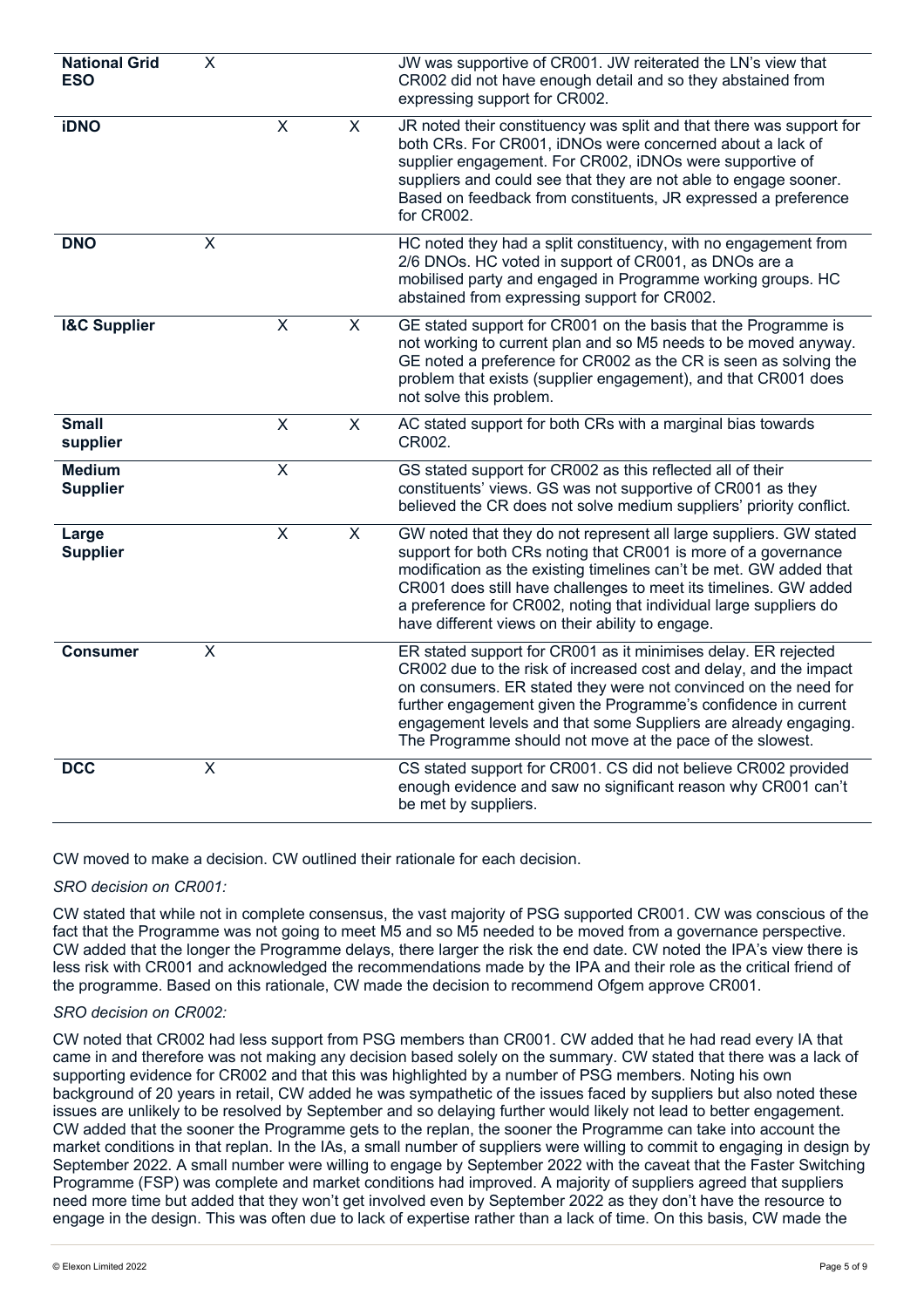decision that CR002 is not proven to be better than the current baseline and therefore to recommend that Ofgem reject CR002. CW added that there will be risks and issues that will come out in testing, and the longer PPs get to look at the Design, the lower the risk of issues coming out at Testing. With current market conditions, the sooner HHS can be offered to consumers, allowing them to use energy at cheaper times of day, and therefore the sooner consumers will feel the benefits of HHS.

**DECISION PSG-DEC10: The SRO decided to recommend that Ofgem approve CR001. The SRO decided to recommend that Ofgem reject CR002.**

**ACTION PSG06-02: Programme to provide next steps for the IPA recommendations on CR001 and CR002 at May PSG**

**ACTION PSG06-03: Programme to action PSG-DEC10, including submitting CR001/CR002 recommendation to Ofgem for decision**

CW invited any final comments or questions.

GE wanted to understand what the output will be for industry to see from these discussions e.g. how much detail will be given regarding the views of participants.

LN asked when a decision will be made by Ofgem.

RO stated they agreed with CW's comments on delivering the benefits to consumers and asked what the programme intends to do to drive or challenge parties to engage with elective HHS in parallel with the MHHS Programme.

CW noted these comments. In terms of the process, the recommendation will be submitted to Ofgem by the SRO. Ofgem will be offered access to individual responses and the IPA will be advising Ofgem as well. If Ofgem has any queries on an individual IA, they may approach the PP themselves for clarification.

#### **4. Readiness Assessments**

CW introduced the Readiness Assessments (RA) item and noted the majority of RAs have been received and are now in review for the final report later in April.

KC provided an overview of RAs as per the slides. KC reiterated that the RAs are still being reviewed so the content in the slides may change slightly. KC added that the low score among supplier agents was mostly meter operators which skew the numbers. KC explained that the Programme will publish RA1 full report on 14<sup>th</sup> April. Content will be anonymised and every respondent will receive a bespoke and confidential response to their Principal Contact. KC highlighted the figures as they stand as per the slide.

JR asked if it would be worth highlighting the portfolio size of constituencies, rather than just organisation numbers. For example, there is at least one iDNO with no electricity metering points so this iDNO is unlikely to engage and will not impact the programme. KC responded that this could be adjusted as per action PSG06-01.

GW raised concern on figures on the second slide: 64% of PPs have no plan and only 53% have business funding at this stage. GW commented that the spectrum of average RAID log prep did not make much sense as PPs should either have one or not. KC accepted this and said these figures would be clearer in the full report.

JS noted that comments about market share apply to supplier agents too, as there are a large number of small agents. JS suggested supplier agents and independent agents shouldn't be amalgamated into supplier agents but rather be just 'Agents'.

RC noted the slides had a lot of data but do not tell the PSG about the overall health of the programme and how this is likely to impact delivery of the Programme. KC replied this is just the initial self-assessment data and more insight will be built into the full report.

ER echoed RC's point. RS noted this would also be incorporated into overall assurance views for the IPA.

GS noted the two tables on top row of the second slide contain identical percentages and wanted to check this is correct. KC noted this would be clarified in the full report.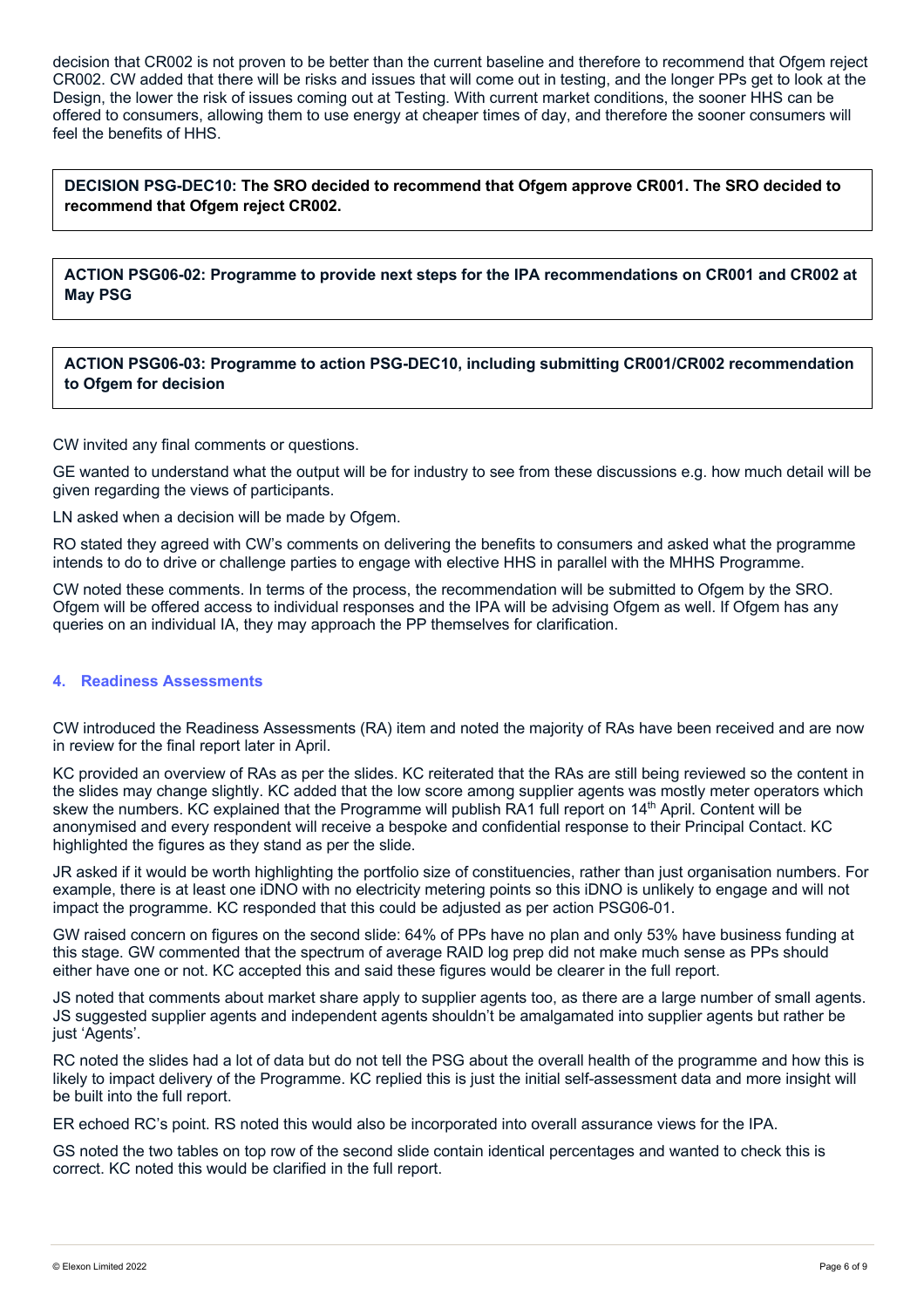AC added that software providers will provide a response based on the service they provide to their clients, but that a supplier will often have multiple software providers not all of whom will be ready. AC concluded that this needs to be made clear on the report.

CW invited PPs to provide any feedback on the RA process so far to the PPC and reiterated that the full report will contain/address the feedback provided so far.

**ACTION PSG06-04: Programme to incorporate PSG member feedback in the final Readiness Assessment report including:**

- **Ensure the full report represents programme health and presents insights and action plans**
- **Clarify average scores and percentages presented in the slides**
- **Use of 'Agents' and not 'Supplier Agents'**
- **Adjust programme participant representation to reflect market share weighting (as per action PSG06- 01)**

#### **5. Data Integration Platform (DIP)**

WF ran through the DIP procurement approach as per the slides. A Request for Procurement was sent out on Friday 01 April 2022 with the intention to conclude the procurement process and sign a contract with the preferred bidder by September 2022.

JW noted the acronym 'ESO - Enduring Service Owner' in the context of the DIP is well-used in the industry already and expressed the view that it would be good to change this term. WF accepted this suggestion and noted it had been highlighted before and would be changed once the preferred bidder was identified.

GW noted the procurement timeline looked quite challenging and asked whether there are any linkages or dependencies on this piece of work with the CRs, PM2, and the rebaseline. GW asked if one of these moves out of sync with the other if it would create any issues or concerns. WF noted that there was a dependency that the DIP procurement needs the Design to be finalised by June/July so the final design can be included in bidders' BAFOs. As such, CR001 makes this doable, while CR002 makes this much tighter. GW asked if there is a risk related to contract negotiations being drawn out and whether this could impact the programme. KC confirmed this has been identified within the RAID management framework and is being managed as an acceptable risk.

#### **6. Additional Programme updates**

CW ran through the Programme update slide. CW noted that CR003 proposes changes to M6 and M7 and, given the proposal is a delay of greater than three months, the CR will need to be raised to Ofgem. CR004 was a housekeeping change and was approved at Change Board. CR005 contained the previously discussed cooperation principles was issued for IA alongside CR003.

CW highlighted the Open Day on 21 April 2022 and encouraged PPs to register.

CW gave a verbal update on sign-off of the Change Control process. This was currently with Ofgem for sign off.

CW provided an overview of the 2022/23 budget for central programme costs, as published publicly. GW asked if there was a plan to develop these costs to see a month-by-month forecast versus progress, and how CRs might impact these costs. GW added that a robust set of financial indicators similar to FSP would be useful. CW noted this and added that cooperation would be needed from the central parties to provide a more detailed breakdown. CW stated that this was not an unreasonable request and that support will be sought to get this breakdown from central parties. RC echoed GW's comments and added that it is important for these costs to be transparent.

**ACTION PSG06-05: Programme to work with DCC, Elexon and RECCo to bring monthly finance reporting to PSG. Include a month-by-month view, how budgets change with Programme changes (e.g., new CRs), and budget performance against plan**

#### **7. Programme Dashboards**

CW invited questions on the Programme dashboards.

RC noted there is a lot of information in the dashboard slides but that they could also have more information. In the milestone status dashboard, there is an indication of status and actions but nothing that shows the impact of risks.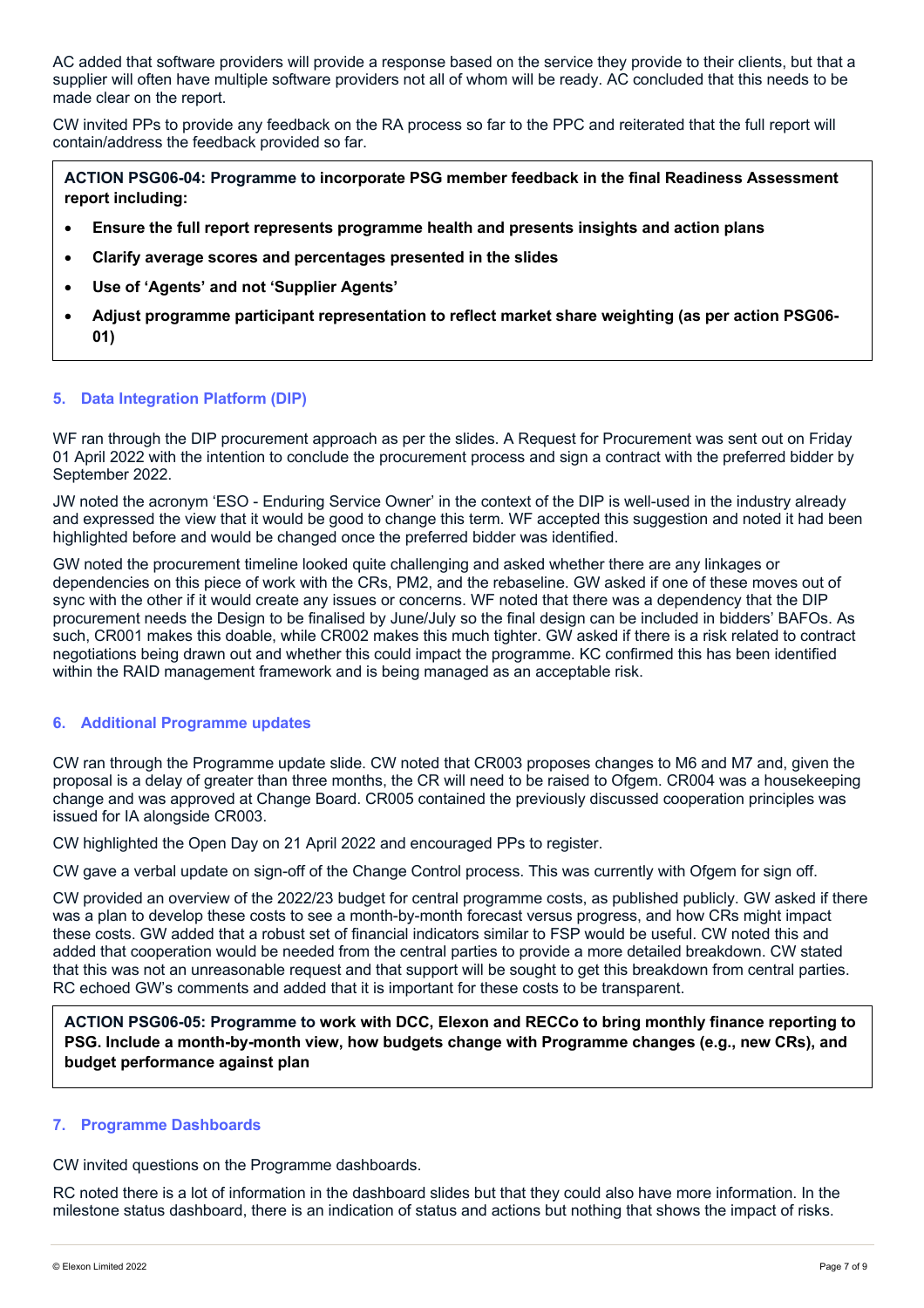Further information on milestones that aren't on track would be helpful, as this would improve the ability of PSG to have oversight of the Programme. KC replied that the milestone status dashboard is a work in progress and will be developed as time goes on.

LN noted that the CR001 and CR002 leave the Programme in limbo as it's unclear which Programme plan we're measuring against. LN questioned if it is the assumption we are now delivering to CR001. KC clarified that the milestone status dashboard was measured against the current plan and will be changed once baseline plan changes (e.g., once the CRs are approved or the replan have happened).

GW noted that he felt the slides were a little bit light and that a WebEx would be welcomed by their constituents. In particular, on the finance dashboard GW wanted a greater understanding of what the forecast vs budget graph was actually telling PPs. CW accepted there was a lack of commentary on this dashboard to explain what the figures mean and the underlying reasons for what the data is presenting. CW added this is a work in progress and will be improved.

GW noted on the Design dashboard there were concerns that there are already Amber statuses for a lot of the design artefact groups. GW also commented the provision of a response to a high level RA1 doesn't necessarily mean large suppliers are engaging well (in reference to the PPC dashboard).

IS responded with regards to the Design RAG statuses. One of the issues identified is once documents come out of WGs and go to L4, there is a higher level of scrutiny and feedback than had been anticipated. This is why some documents are Amber. The Design team are trying to size the activities based on expected response rates and don't have explicit contingency built in for this. KC noted the contingency approach is to accelerate the incorporation of comments into the Tranche documents.

In response to the PPC dashboard comment KC clarified this is more of a status update rather than in depth analysis and insight. KC added the PPC dashboard could have better insight to show more interpretation as to the responses that have been received and the level of engagement.

AC commented on the milestone status dashboard that the M5 milestone is Red and queried if this would become Green against the CR001 change. KC confirmed yes. AC noted M3 for Agents being Green was counter intuitive based on engagement activities on the RA in isolation. KC confirmed the milestone status dashboard was based on engagement with design process and not on the RA responses. If the report off the back of RA indicated otherwise, this milestone colour could be updated.

CW invited further comments. None were received.

**ACTION PSG06-06: Programme to Continue to improve the PSG dashboards, for example:**

- **Milestone dashboard: add further detail on the impacts and mitigations of risks/delays**
- **Finance dashboard: add commentary and further detail on what the figures show/indicate**
- **PPC: expand on the meaning of the data presented and incorporate insights**

## **8. Summary and Next Steps**

MC summarised the meeting actions as per the actions summary above.

AC requested the position of constituency representatives on CR001 and CR002 to be publicised and asked when Ofgem will make the decision. MC replied that the voting would be captured in the meeting Headline Report. RC replied that she could not give a firm date as it depends on when this the SRO recommendation is received and how much analysis is needed by Ofgem, as well as IPA feedback. RC added that the aim is to give a decision as soon as possible and the hope would be with one week of receipt of the required information.

JR asked is there a standard comms distribution list that is used by the Programme. JR remarked that the single point of contact model isn't resilient for their constituency and that it may be better not to have a single point of failure in case that person is on holiday (for example). JR also asked on CRs 003 and 005 that came out recently - the proposals say they were raised on 23 March 2022 but they were sent out on 29 March 2022. A shorter IA window could impact ability to respond. AM confirmed having multiple 'primary' points of contact might require a system change and is being looked at. LH confirmed the decision to raise CR003 and CR005 to IA was made on 24 March 2022 and the request for IA went out on 29 March 2022. The 10-working day IA window starts from when it's sent out (29 March), not when the decision is made at Change Board, and this so won't affect response times.

**ACTION PSG06-07: Programme to provide an update on expanding Programme distribution lists to include more than one Principal Contact per organisation**